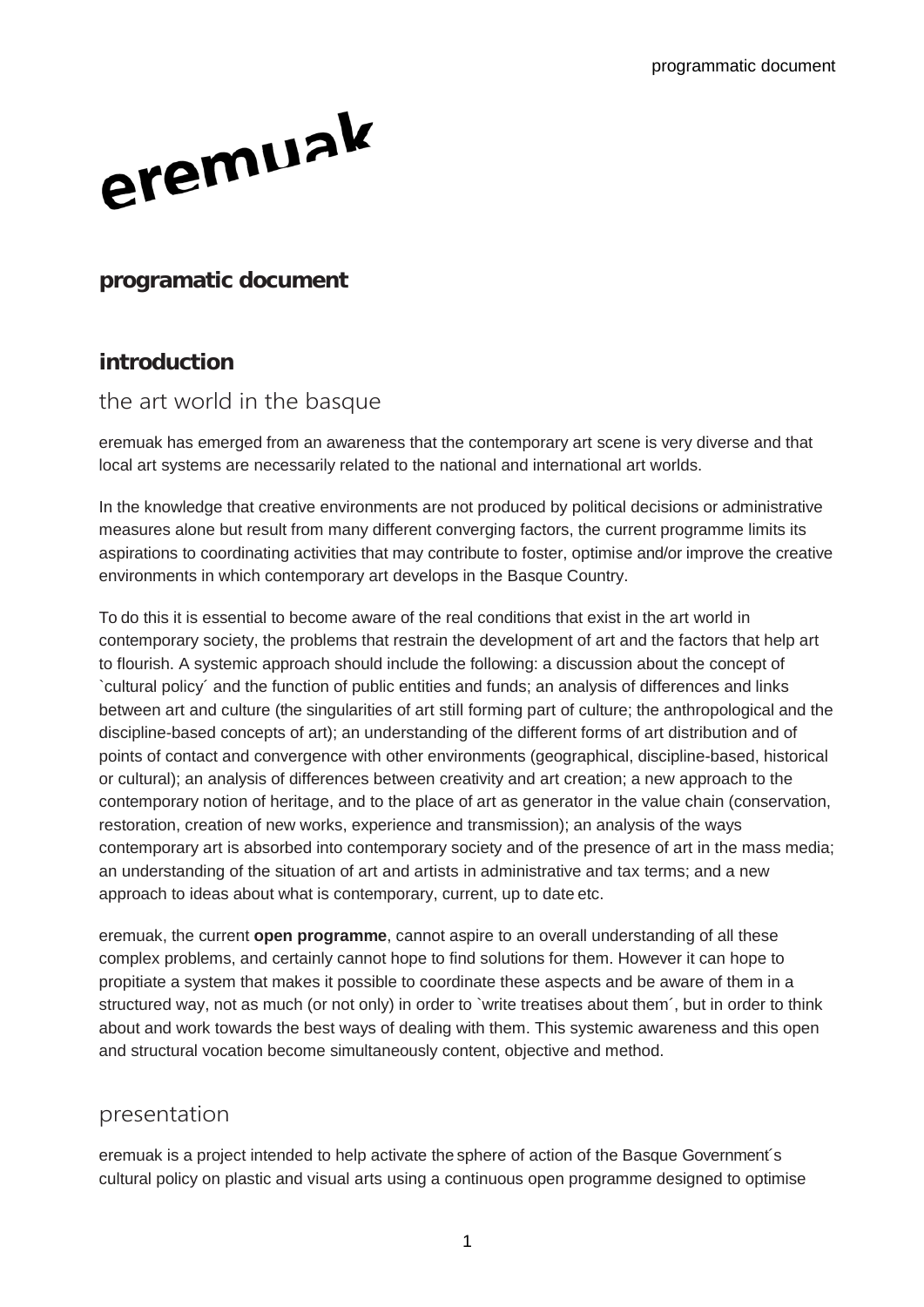contemporary art environments.

eremuak is one of the activities carried out by the Basque Government´s Department of Cultural Promotion. Its main objective is to initiate and incentivise processes leading to the formation of creative environments that bring systemic cohesion to the complex area of contemporary art in the Basque Country.

eremuak is not intended as a substitute for the existing grants programmes for art work and art dissemination developed by the Basque Government. Its aim is to complement these programmes with a support structure arising from a structural or systemic approach to the art scene as a whole within society and to the Basque art world within the context of the global art system.

The approach promoted by eremuak affects, and is affected by, the other aspects of the Basque Government´s cultural policy with regard to contemporary art and this may lead people to reconsider the programmes that are currently in force and those that may be proposed in the future. eremuak´s complex approach makes it easier to conceive of art and art practices as a social system like any other, without that causing art to lose the specific nature of its contribution to socio-historical development.

eremuak is an **open programme** in the sense that it does not feel affected by `territorial´ restrictions, whether in the context of artists´ birthplaces, creative projects shared by various artists, or crossdisciplinary projects. In this way it can provide an space for making art visible that is radically inclusive of all practices, whatever their positioning and whatever arguments sustain and promote them. This open or complex approach, should be promoted by public policymakers aiming to obtain an image that comes as close as possible to the ever changing `intuited´ world of art. The open approach reinforces the idea that programmes implemented by public authorities in creative environments in society should not have a priori limitations and should be radically open to interaction and to resource processes. This is the only way to understand that the product may at the same time be the producer. In other words, the product and its effects are necessary for their own production.

## general objectives

eremuak´s main objective is to contribute to the development of contemporary art environments in the Basque Country. Its first priority is to optimise the existing infrastructures and human resources in order to pro- mote excellence, increasing the potential of aspects that favour this aim and reinforcing fragile aspects that impede further development.

The eremuak programme promotes Basque activities and accepts external projects, making a continuous call for projects to which all kinds of artists and collectives connected with contemporary art can respond, whether they work in the area of creating art or that of art interpretation and mediation.

eremuak is an **open programme** promoted and produced by the Department of Culture of the Basque Government.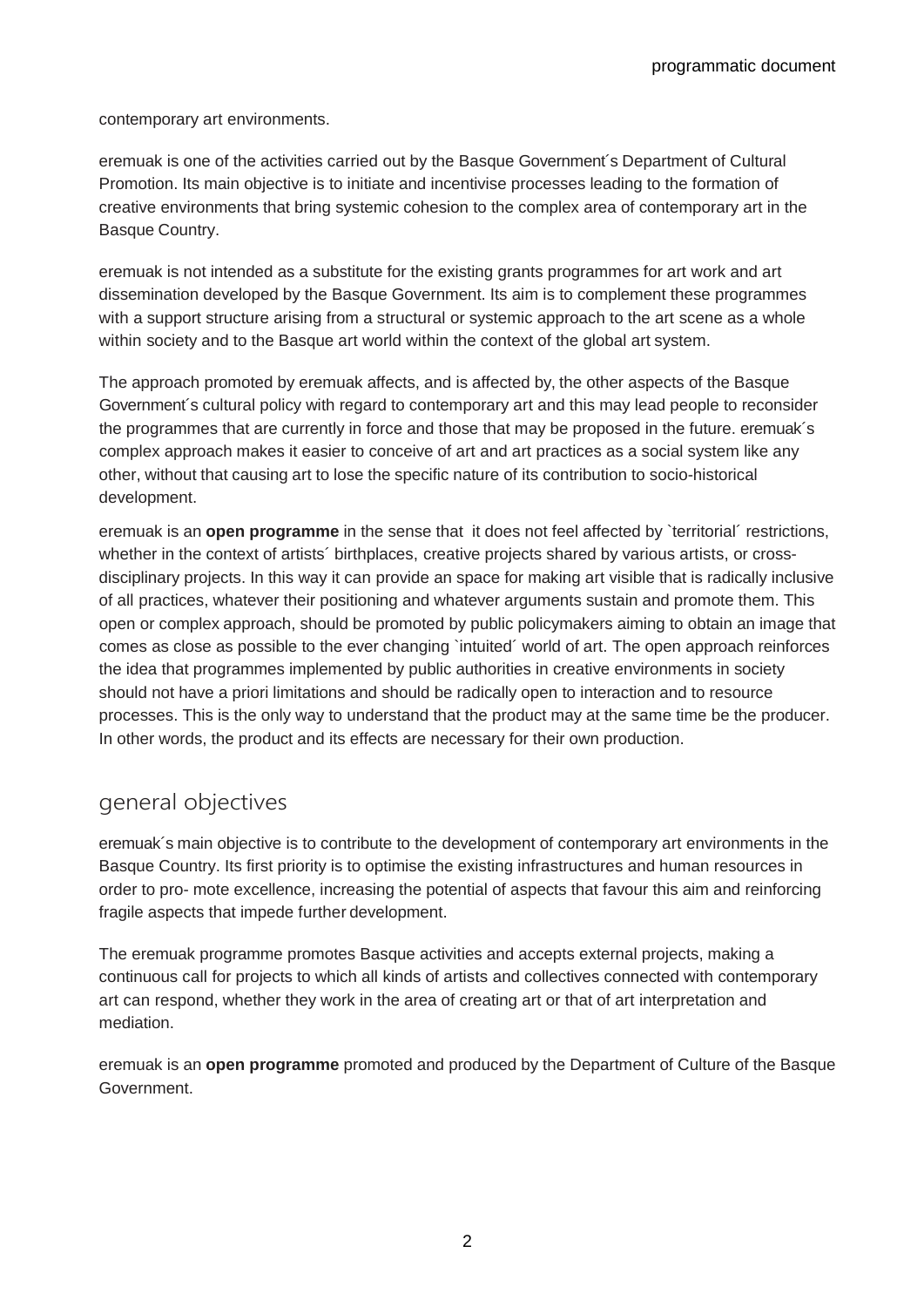# **Specific objetives**

# promoting excellence in the field of artistic creativity

eremuak aims to promote the best conditions of production for artists and to substantially raise the level of expectations and demands. This means valuing art processes that show outstanding sensitivity, constancy and originality, that can interiorise and integrate the transtemporal wealth of art heritage and are able to orientate society towards surprising ways of seeing things.

# promoting excellence in the field of interpretation

eremuak aims to foster textual practices and publishing projects that are capable of weaving art practices into the fabric of general debates, historical contexts and networks of human knowledge, thus providing creative environments with a place in society. These projects will be chosen independently of the disciplines from which they start (art history, anthropology of art, sociology of art, etc.). This means valuing research processes that are outstanding for their sensitivity, complexity and richness, for their methodological consistency and for their capacity to set up shared discussions and find ways of production and distribution that favour them.

# promoting excellence in the field of mediation

eremuak aims to foster mediation practices and curatorial or agency projects (including transversal projects for training, teaching and divulgation) that are directed towards creating the best conditions for appreciating contemporary works and art events. This means valuing projects that are outstanding for their sensitivity, complexity and richness, for their methodological consistency and for their capacity to transmit in different contexts the richness and complexity of the art experience to the culture and society in which it emerges and to which is it addressed, conveying its value and the contribution it makes to sensitivity, emotional awareness, ideas or heritage.

### continuous programme

The **programme** aims to be **continuous** and uninterrupted. It therefore presents itself as a structure or network of favourable factors, upon which projects and activities can operate. It is not a question of `producing´ lines of thought, but of promoting favourable factors and fostering excellence and selfmanagement in the art system.

# **conditions of development**

## the committee of experts

To structure its ideas, eremuak has created a Commit- tee made up of three representatives of contemporary art from the areas of art criticism, curating, art theory and art practice. The Committee will be the final authority in defining the problematic areas, precise objectives and particular strategies of each eremuak programme and will also be responsible for selecting suitable projects. It will duly justify its selection decisions within the context of the open programme.